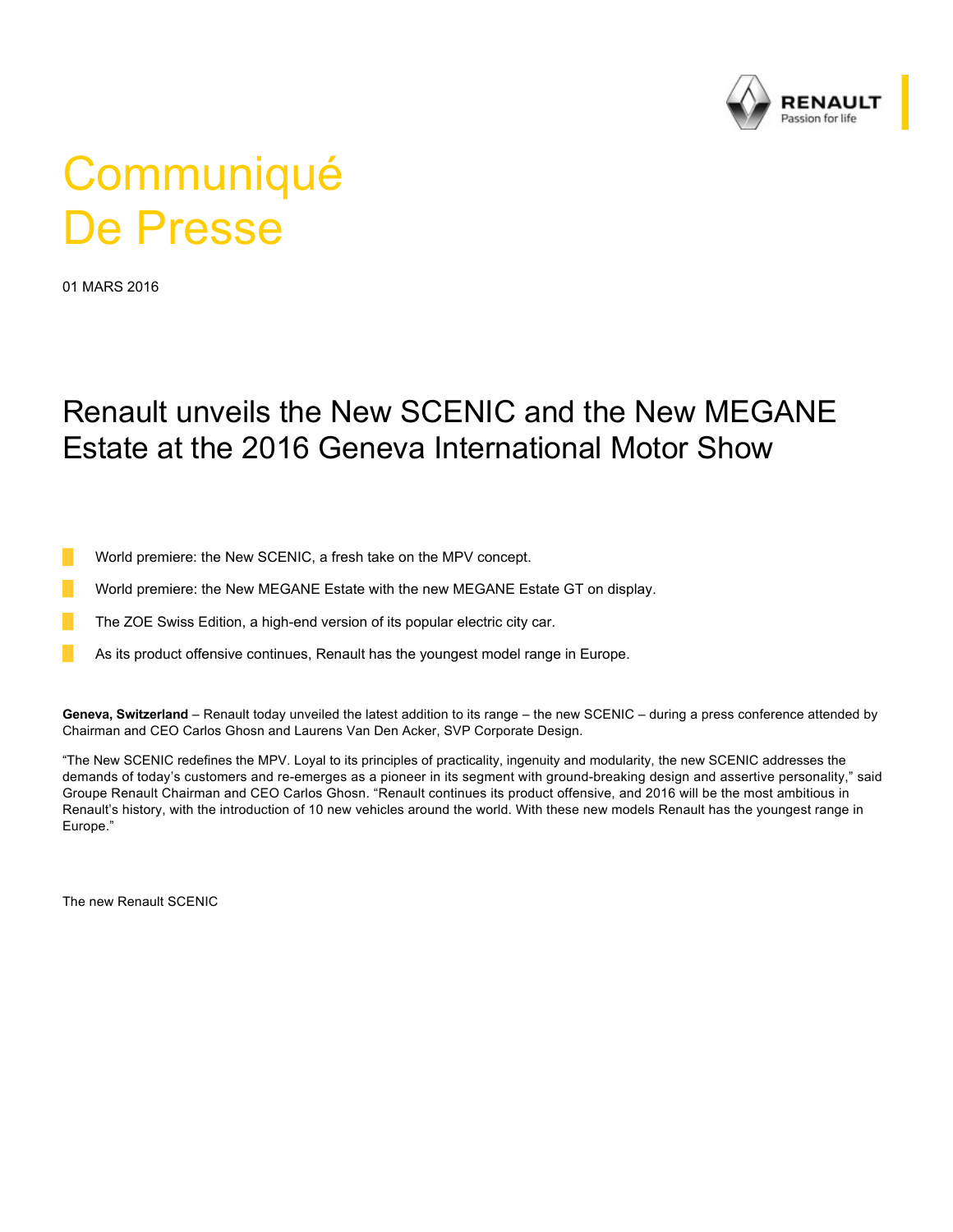

- A modern, assertive MPV combining driving enjoyment and comfort for the whole family.
- A design that breaks away from conventional MPV cues, with unprecedented proportions, 20-inch wheels across the range and a two-tone colour scheme.
- An even more modular interior, including a sliding centre console and an automatic One Touch Folding system for the rear seats.
- For the first time in the compact MPV segment, a comprehensive suite of driving aids including AEBS (Automatic Emergency Braking System) with Pedestrian Detection as standard equipment for all versions.
- Features shared with the new Espace, including MULTI-SENSE technology, R-LINK 2 with an 8.7-inch display and a colour heads-up display.
- An extensive choice of petrol and diesel engines to cover all needs, including Renault's Hybrid Assist diesel-electric powertrain.
- The new GRAND SCENIC will be revealed before the summer.
- The new SCENIC and the new GRAND SCENIC will be available for sale before the end of the year.

Also announced today by Renault were the new MEGANE Estate and the ZOE Swiss Edition:

The new MEGANE Estate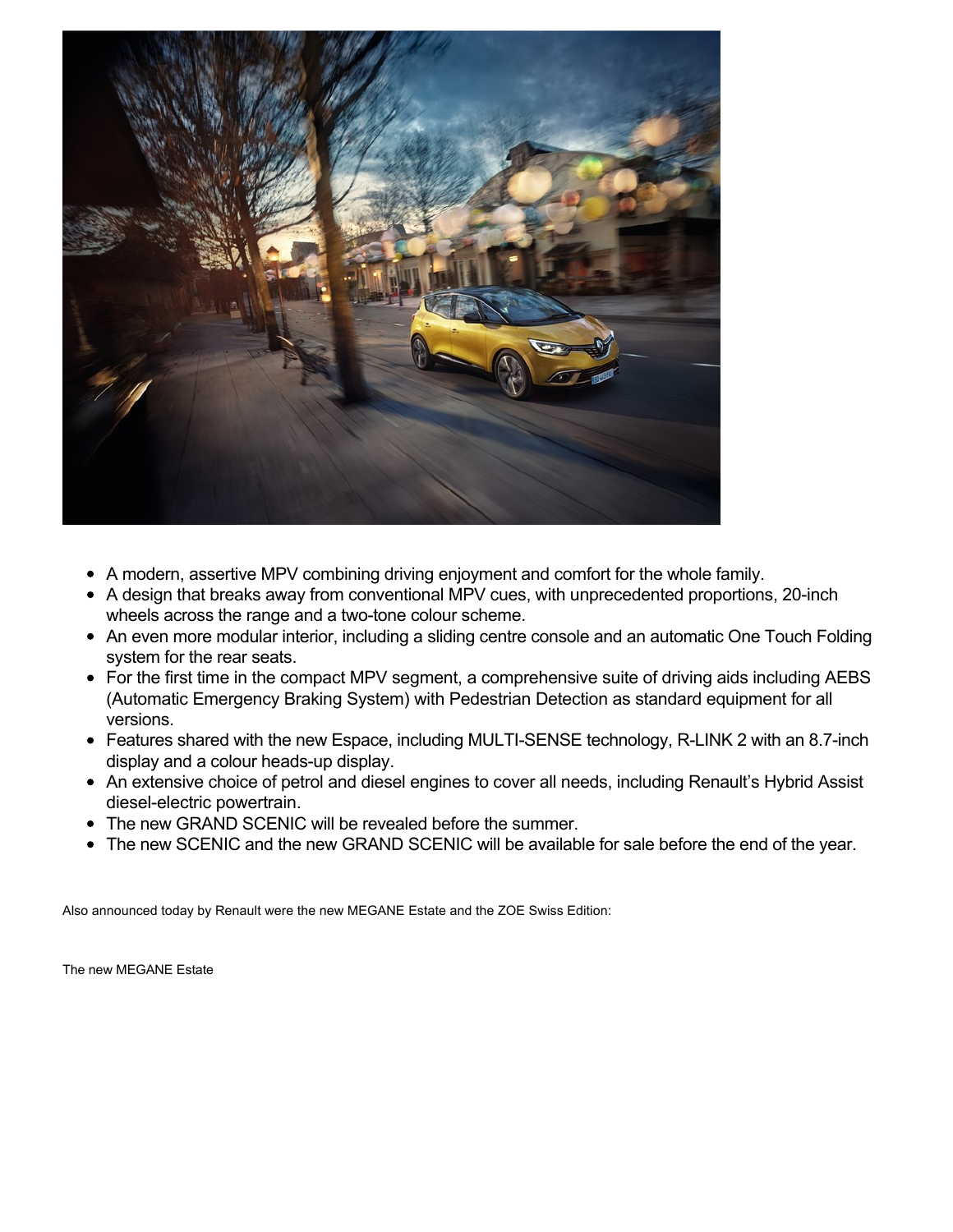

- Dynamic, elegant styling.
- The new MEGANE Estate GT features 4CONTROL with four-wheel steering and Renault Sport styling  $\bullet$ cues.
- An intuitive modular interior, including a configurable boot arrangement, plus the segment's longest load carrying capacity.
- Both versions will be available for sale in September 2016.

The ZOE Swiss Edition